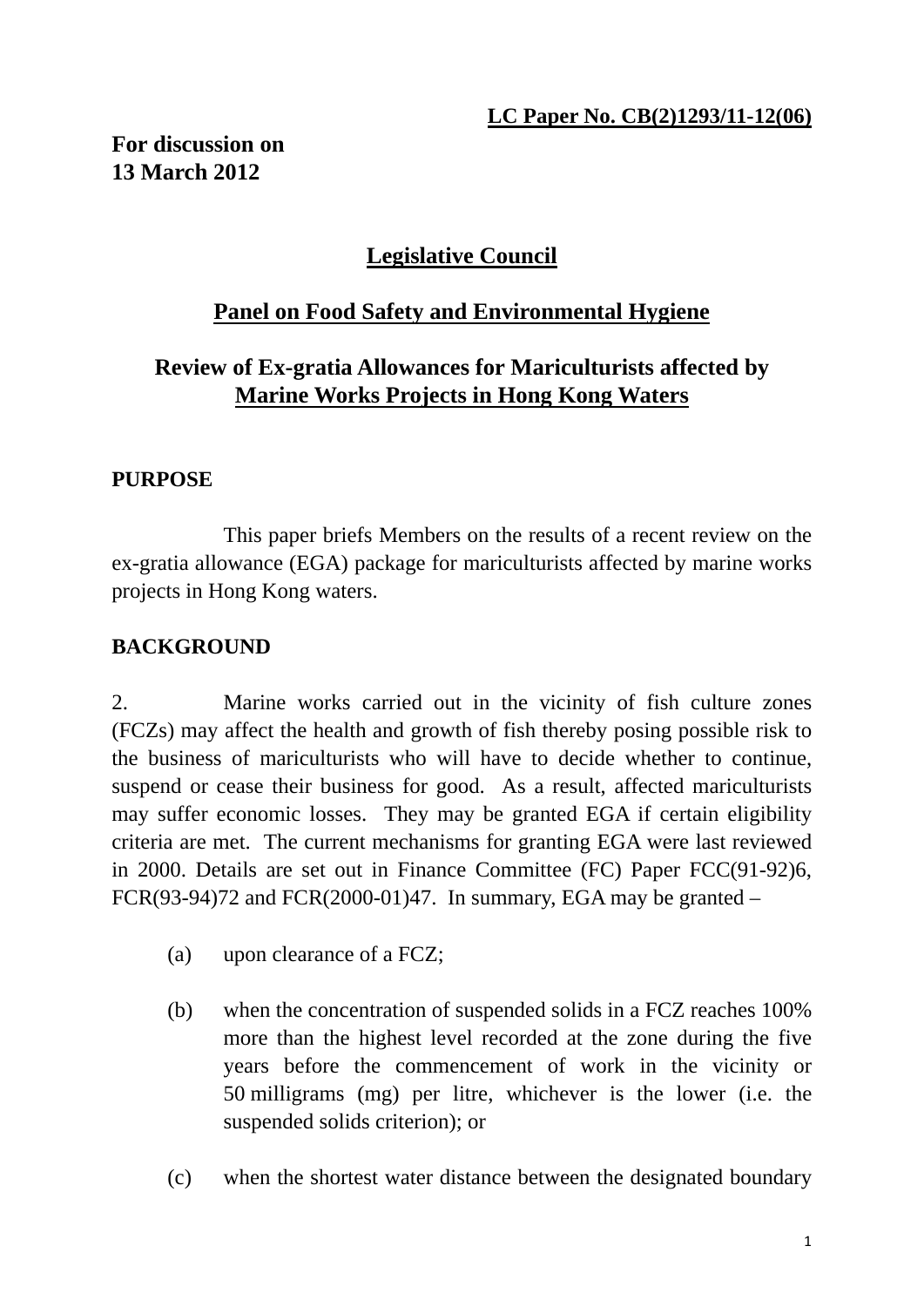of a sand dredging or mud disposal operation and the gazetted zone boundary of a FCZ is 5 kilometres (km) or less, irrespective of the concentration of suspended solids, for the first two years of the operation (i.e. the proximity criterion). Upon expiry of the first two-year period, the affected mariculturists may be granted EGA again only if the suspended solids criterion in paragraph 2(b) above is met. Within the two years covered by the EGA paid to affected mariculturists, no further additional EGA would be granted in relation to any other works in the affected FCZ even if the concentration of suspended solids exceeds the existing criteria.

For sand dredging or mud disposal operations more than 5 km away from the gazetted boundary of a FCZ and for other types of marine works, payment of EGA is subject to the suspended solids criterion.

3. In respect of the 5 km proximity criterion, payment of a new round of EGA is allowed to cater for a subsequent marine works operation of a different project which commences work during the EGA cycle (i.e. the first two years of the eligible operation(s)) of a preceding operation without the need to meet the suspended solids criterion (see paragraph 2(b)), provided that no one is entitled to payment of more than one EGA covering the same period of time.

4. Mariculturists are eligible for EGA as long as at least one of the criteria in paragraph 2 above is met, irrespective of whether there is any actual financial loss / fish kill. In other words, they are eligible for EGA if the 5 km proximity criterion can be satisfied or the suspended solid test can be met. Furthermore, mariculturists are not required to forfeit their right to legal claim in order to be qualified for EGA. After receiving the EGA, in case a fish kill is proved to be caused by a marine works operation, mariculturists can still claim damages for their loss against the responsible parties.

5. Before any payment of EGA is made, eligible mariculturists are required to make an irrevocable option to –

- (a) continue their business at their own risk and receive an EGA payment equivalent to 50% of the notional loss of income for a normal two-year fish culture cycle; or
- (b) suspend their business for two years and receive an EGA payment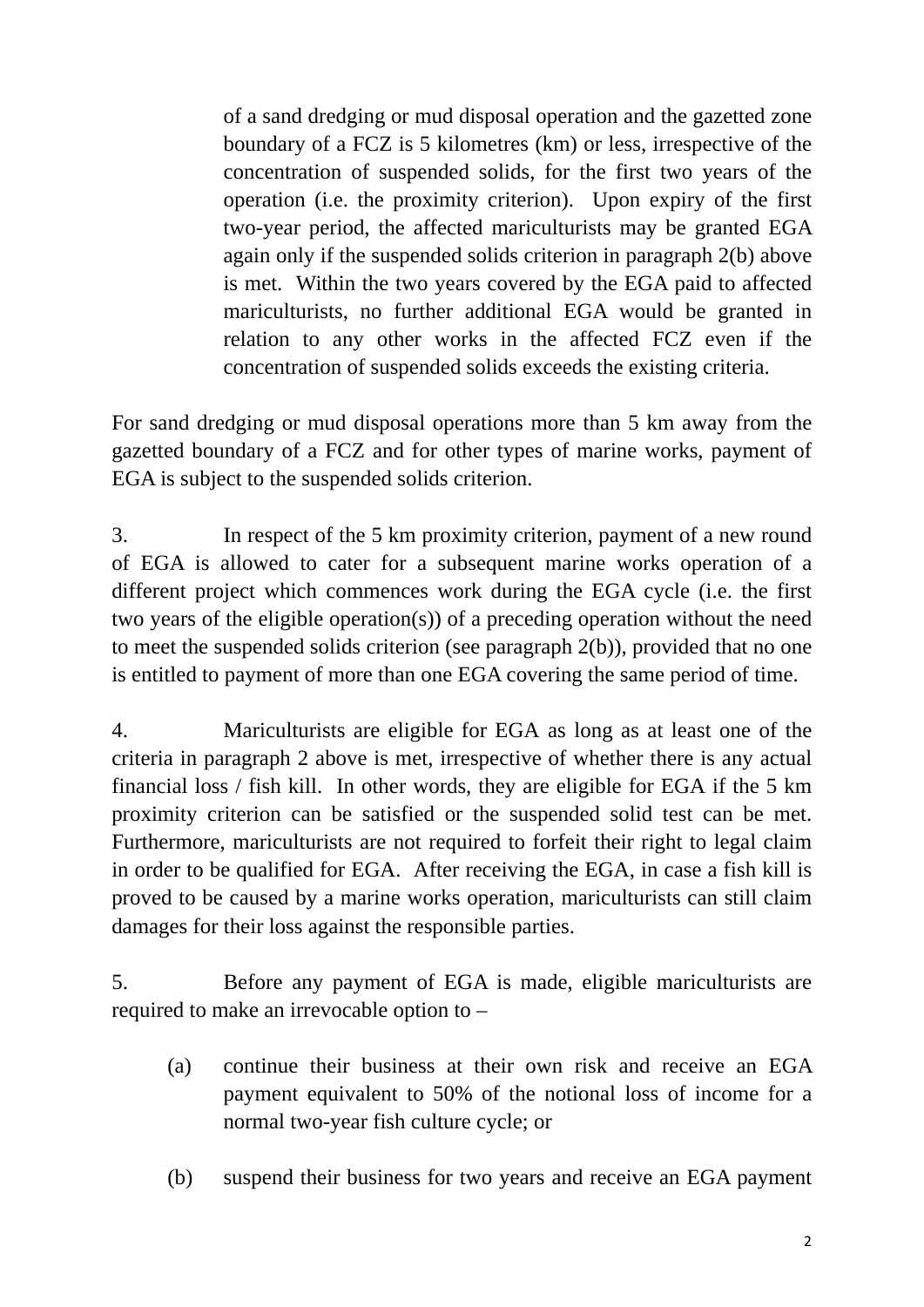equivalent to the notional loss of income for a normal two-year fish culture cycle and the loss of working capital; or

(c) cease their business permanently and receive an EGA payment equivalent to the notional loss of income for a normal two-year fish culture cycle, the loss of working capital, and the loss of capital investment in rafts, cages and other essential farm equipment.

6. Mariculturists have always argued that the impact of marine works operations may affect areas far beyond 5 km and demanded a review of the existing EGA eligibility criteria in recognition of the increasing uncertainty resulting from impending marine works projects.

### **THE REVIEW**

7. Our review looks at different aspects of the EGA mechanism. First, we examine whether the current coverage of the types of marine works is appropriate; secondly, we assess whether there is any scientific evidence to justify relaxation of the proximity criterion beyond 5 km; and finally, we review the survey methodology to see whether any improvement is required.

## **Eligibility criteria**

### *Applicability of the proximity criterion*

8. The existing 5 km proximity criterion is only applicable to sand dredging and mud disposal operations. The rationale behind is that sand dredging and mud disposal had been known to have environmental concerns and hence the proximity criterion was introduced to trigger the EGA mechanism for such operations so as to protect mariculturists from environmental risks. In recent years, mariculturists have repeatedly raised their concerns with the Administration that the existing mechanism is unable to reflect the potential risks caused by operations other than sand dredging and mud disposal. Indeed, similar to sand dredging or mud disposal, other types of marine works operations, viz marine mud dredging and marine reclamation fill deposition operations, especially those large scale ones, will produce sediment plumes and hence affect water quality.

9. Making reference to the criteria set out in Schedule 2 to the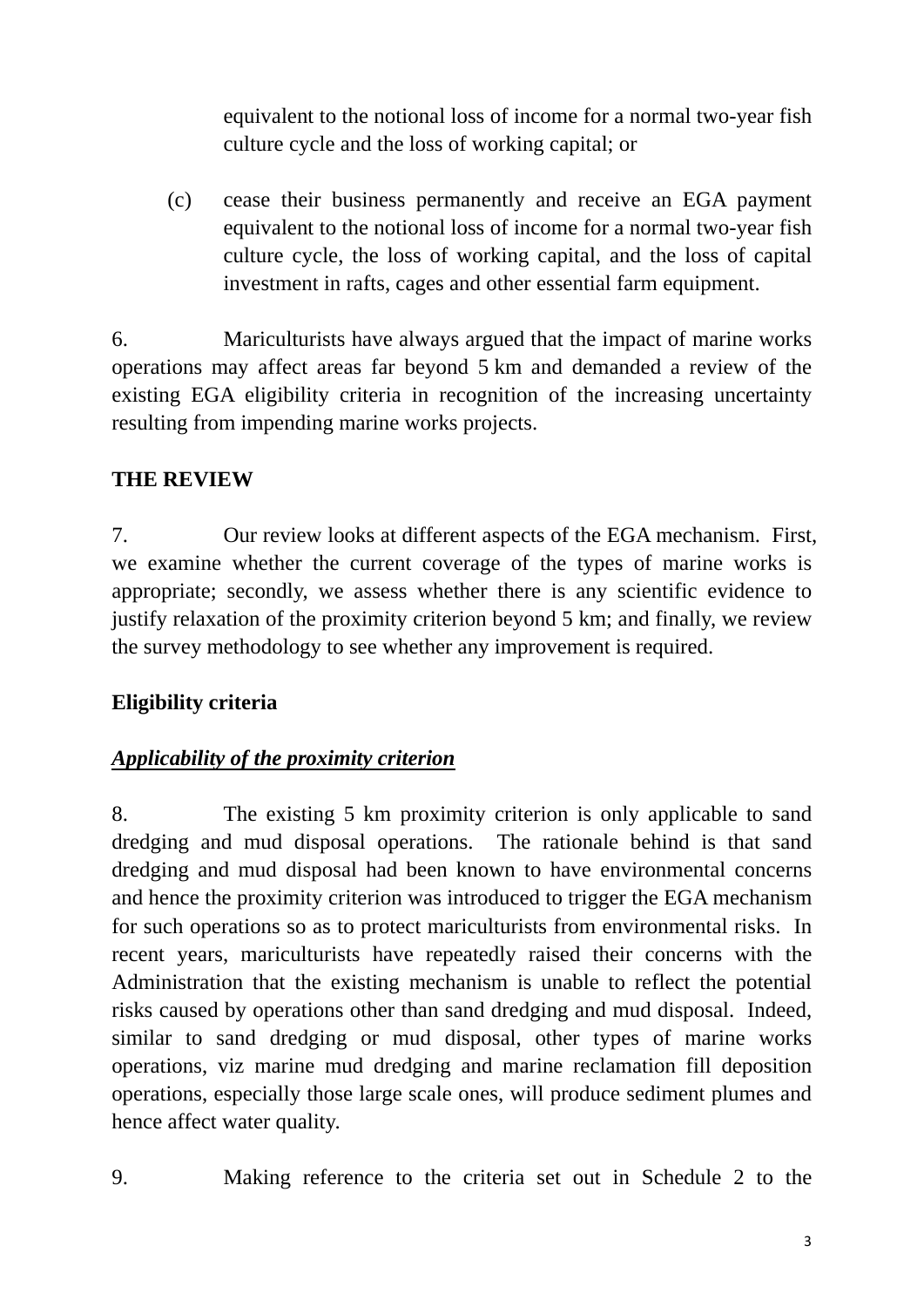Environmental Impact Assessment Ordinance (EIAO), a mud dredging operation exceeding  $500\,000\,m^3$  is considered a "designated project". "Designated projects" are recognised to have potential environmental concerns. An environmental impact assessment (EIA) study and an environmental permit are required before the commencement of the project.

10. With respect to reclamation fill deposition operations, although there is no referencing data for deposition volume from the EIAO, a desktop estimation commonly used in EIA studies and the engineering field has suggested that the amount of sediment released into the adjacent water body due to a deposition operation involving 2 000 000  $m<sup>3</sup>$  of reclamation fill will bring similar effect to a mud dredging operation involving  $500\ 000\ \text{m}^3$  of mud. With the advancement of technology, we have incorporated necessary mitigation measures to contain the environmental impact to within standards. Nonetheless, we recognise that the potential environmental impact arising from large-scale marine mud dredging and marine reclamation fill deposition operations could be comparable with that from sand dredging and mud disposal operations. In the light of the above, we propose that applicability of the proximity criterion be extended to include mud dredging operations exceeding  $500\,000\,\mathrm{m}^3$  and reclamation fill deposition operations  $(N^{(Note 1)}$  below  $+2.5$  metre Principal Datum <sup>(Note 2)</sup> exceeding 2 000 000  $\text{m}^3$ .

11. In determining the scale and quantity of marine mud dredging and reclamation fill deposition, the quantities of dredged mud and reclamation fill deposition agreed by the Marine Fill Committee (Note 3) and the Public Fill

 Note 1 Reclamation fill shall mean those materials, except rock fill, meeting the requirement of Section 21 of the General Specification for Civil Engineering Works, 2006 Edition, published by the Government of the Hong Kong Special Administrative Region.

Note 2 A deposition operation at or above  $+2.5$  metre Principal Datum is not considered a marine works operation because it will not be subject to tidal effect.

Note 3 Marine Fill Committee is an inter-departmental committee chaired by the Director of Civil Engineering with the responsibility for identifying and managing the supply and demand of marine fill resources, and provision and management of disposal capacity for dredged/excavated sediment for all Government, quasi-Government and major private projects.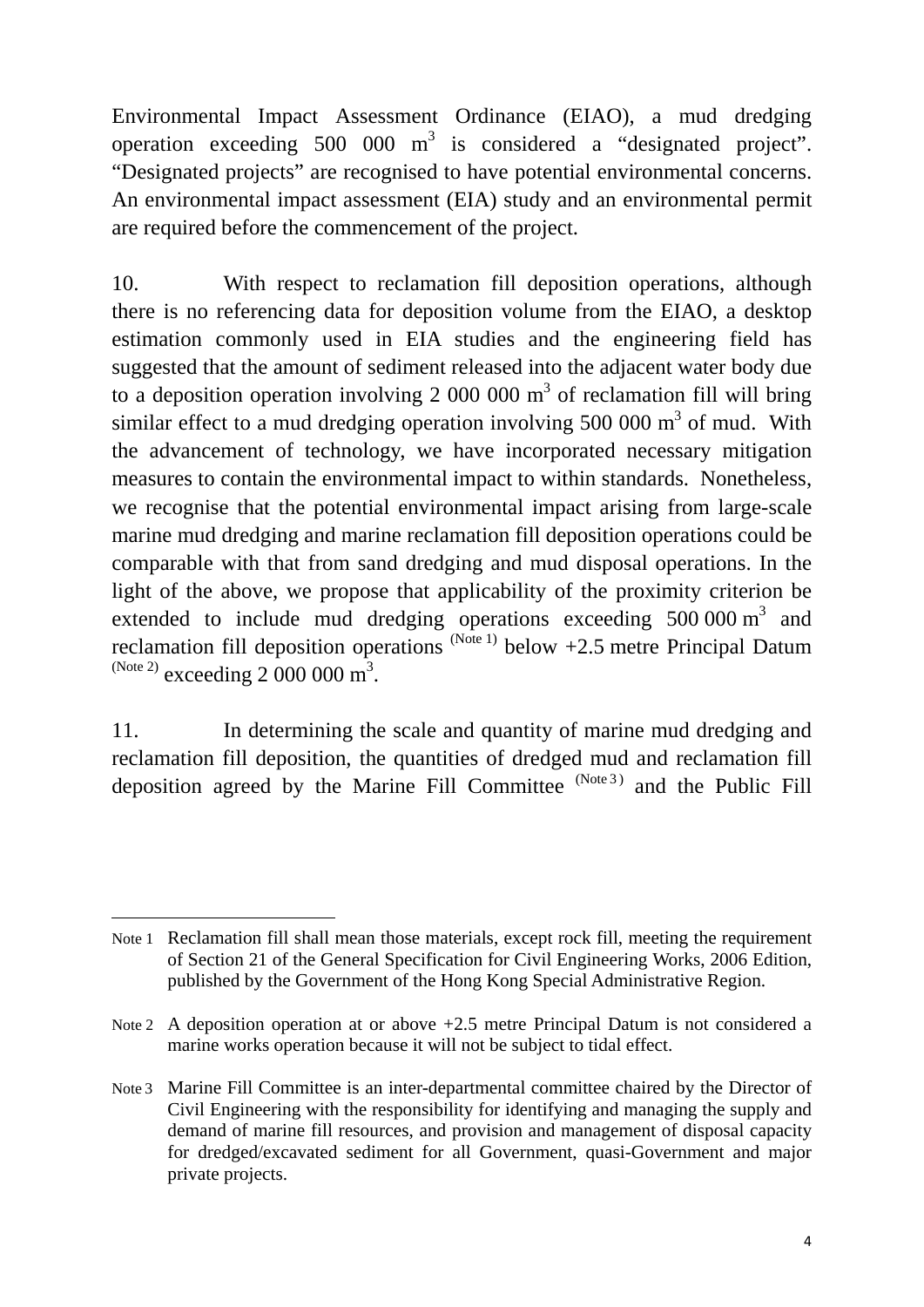Committee <sup>(Note 4)</sup> respectively for a project will be adopted.

## *5-km yardstick of the proximity criterion*

12. The 5-km yardstick of the existing proximity criterion was introduced in the review of 2000. Mariculturists have always argued that the impact of marine works operations may affect areas far beyond 5 km.

13. According to our record, there had only been one incident since 2000 which showed the exceedance of the suspended solids level in a FCZ involving concurrent marine works projects located at more than 5 km away. In late 2000, the concurrent dredging works at Penny's Bay and mud disposal works at Yam O Marine Burrow Area caused significant fish kill in Cheung Sha Wan FCZ. Located 14.8 km away from Yam O Marine Burrow Area and 9.5 km away from the Penny's Bay reclamation site, the Cheung Sha Wan FCZ repeatedly recorded suspended solid levels at over 50 mg per litre when the two work sites were in operation concurrently. The highest recorded suspended solids level in Cheung Sha Wan FCZ during that period was 73 mg per litre, equivalent to 146% of the trigger level under the suspended solid criterion. EGA was granted through the suspended solids test criterion. Also, an Independent Review Panel was set up to investigate into the cause of fish kill then and compensation was offered by the Administration in full settlement of the issue. As this was the only case in the last decade which showed the exceedance of the suspended solids level in a FCZ involving marine works projects located beyond 5 km, and that it had been satisfactorily resolved under prevailing mechanism whereby EGA and compensation was paid, there may not be enough justifications to lower the proximity threshold of EGA payment. In order to guard our financial prudence, more scientific data would be required to support a wholesale change in the proximity criteria.

14. Notwithstanding the above, the Administration has taken note of the anecdotal claims put up by mariculturists. Mariculturists have said that fish catch has been dropping and the average size of fishes is also getting smaller over the years. While there may not be fish kill due to marine works as such,

Note 4 Public Fill Committee is an inter-departmental committee chaired by the Director of Civil Engineering with the responsibility for implementing measures to promote avoidance, minimization, re-use and recycling of construction and demolition material and for overseeing the management of public filling operations and facilities and the use of land-based fill reserves.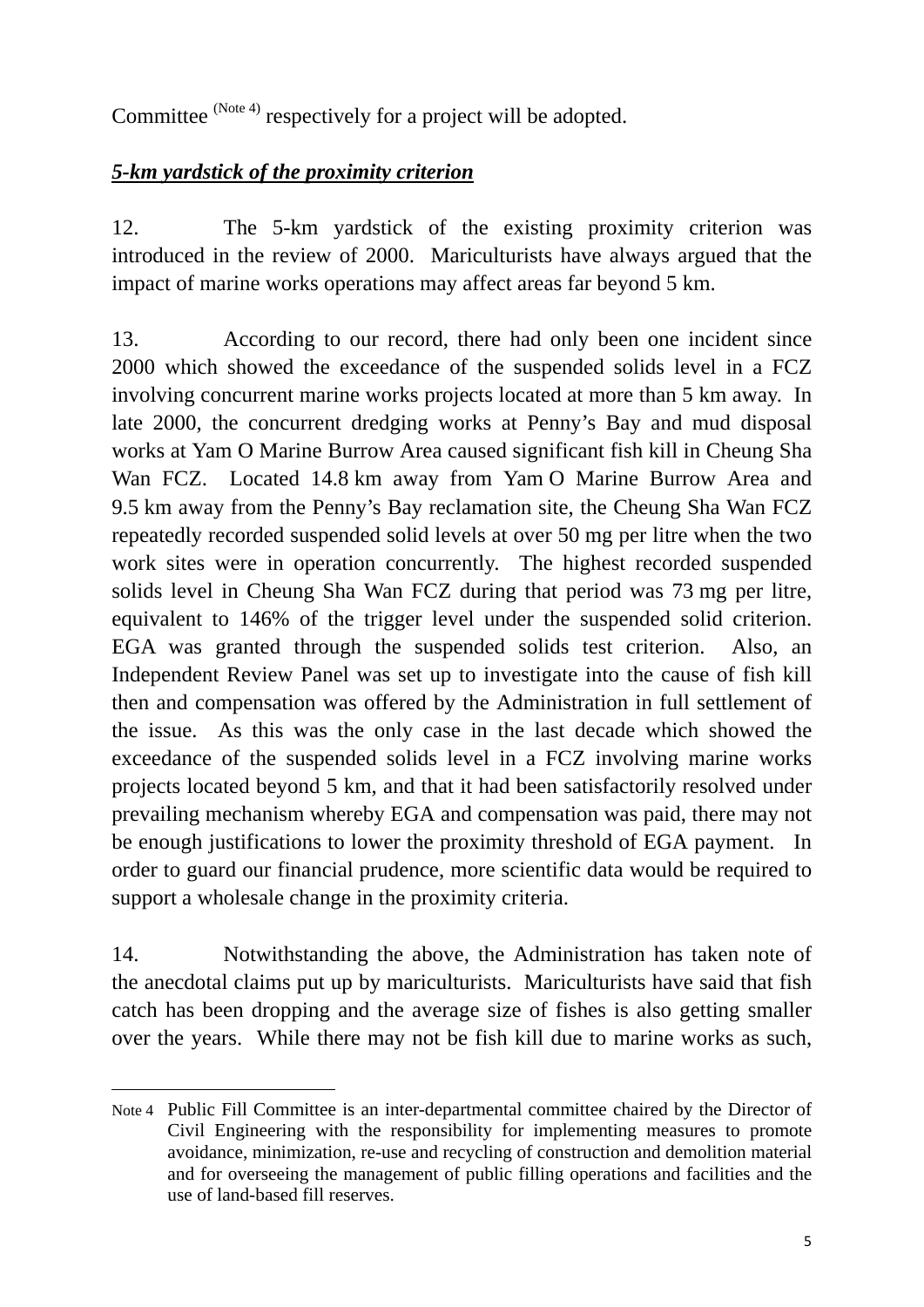the fact that the gills of the fish caught were found to be soiled with mud was an indication of the potential adverse impact of marine works on fish such as an increased susceptibility to disease.

15. Mariculturists have also claimed that FCZs are not mobile and they are passive sensitive receivers of any potential impact caused by marine works, ranging from stirred-up waters to disturbed ambient environment which hinder the growth of fishes. Cultured fish are confined to their designated captive water environment and there is nothing preventative mariculturists could proactively do to mitigate the impact themselves.

16. While there is as yet no conclusive evidence to justify an acrossthe-board relaxation of the proximity criterion to beyond 5 km at this stage, we consider that, taking an overall perspective, there are reasons for the mariculturists to be concerned about uncertainty of their business environment. One cannot completely rule out the possibility that marine works may create potential risks for FCZs which are more than 5 km away, as claimed by mariculturists, since they share the same local hydrographic system. Such risks are compounded by concurrent projects, some of which may be of substantial scale, as well as projects which, though not overlapping in terms of timing, are carried out within a short period of time.

17. The following large scale marine works project will all be commencing in the next few years in the Western waters –

|                                                                                                            | Planned<br>Commencement<br>of Works | <b>Estimated Operation Scale</b> |                           |
|------------------------------------------------------------------------------------------------------------|-------------------------------------|----------------------------------|---------------------------|
| <b>Marine Works Projects</b>                                                                               |                                     | Dredging<br>Volume               | Filling/Dumping<br>Volume |
| <b>Highways Department</b>                                                                                 |                                     |                                  |                           |
| (1) Hong Kong-Zhuhai-<br>Macao Bridge<br>(HZMB) Hong<br><b>Kong Boundary</b><br><b>Crossing Facilities</b> | Late 2011                           | 0.3M m <sup>3</sup>              | $15.8M \text{ m}^3$       |
| (2) HZMB Hong Kong<br>Link Road                                                                            | 2012                                | 0.47M m <sup>3</sup>             | $2.05M \text{ m}^3$       |
| (3) Tuen Mun-Chek<br>Lap Kok Link                                                                          | Late 2011                           | 1.04M m <sup>3</sup>             | 4.3M m <sup>3</sup>       |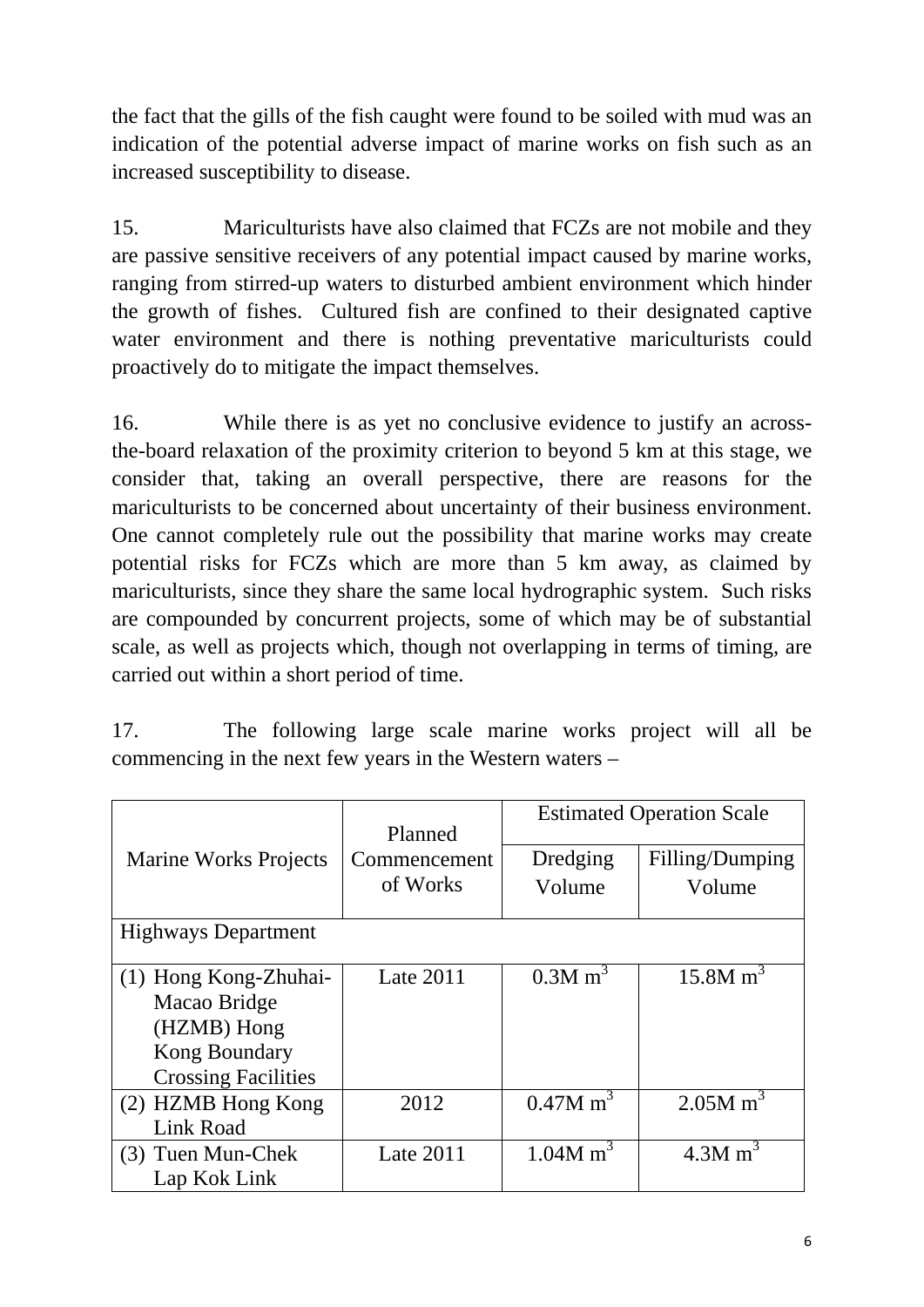| Civil Engineering and Development Department                                                                                                           |      |                        |                   |
|--------------------------------------------------------------------------------------------------------------------------------------------------------|------|------------------------|-------------------|
| (4) Dredging,<br>management and<br>capping of<br>contaminated<br>sediment disposal<br>facility to the south<br>of The Brothers <sup>(Note)</sup><br>5) | 2012 | 11M m <sup>3</sup>     | $11M \text{ m}^3$ |
| Providing sufficient<br>(5)<br>water depth for<br>Kwai Tsing<br><b>Container Basin</b><br>and its Approach<br>Channel <sup>(Note 5)</sup>              | 2014 | $4M \text{ m}^3$       |                   |
| <b>Environmental Protection Department</b>                                                                                                             |      |                        |                   |
| (6) Development of<br><b>Integrated Waste</b><br>Management<br>Facilities, phase 1<br>(Note 5)                                                         | 2013 | 0.0273M m <sup>3</sup> | 2.4M $m3$         |

The cumulative effect of these projects on mariculturists, both tangible and intangible, will have to be addressed.

18. It is almost unprecedented to have six large-scale marine works projects commencing within three years in the same hydrographic system. All the six projects are located at the Western waters, which is a localised system sharing similar hydrographic characteristics. The Western waters are highly channelised, and the dilution effect there is considerably lower than oceanic waters in the Eastern waters. The total sea area affected by the six projects is some 800 hectares. The estimated total volume of dredging and filling/ dumping involved in the six projects are  $17.12M$  m<sup>3</sup> and  $36.3M$  m<sup>3</sup> respectively. The shortest distance between the designated boundaries of the projects and the Ma Wan, Cheung Sha Wan and Sok Kwu Wan FCZs range between 5.2 km and

Note 5 Funding approval of the FC will be sought for implementation of the projects.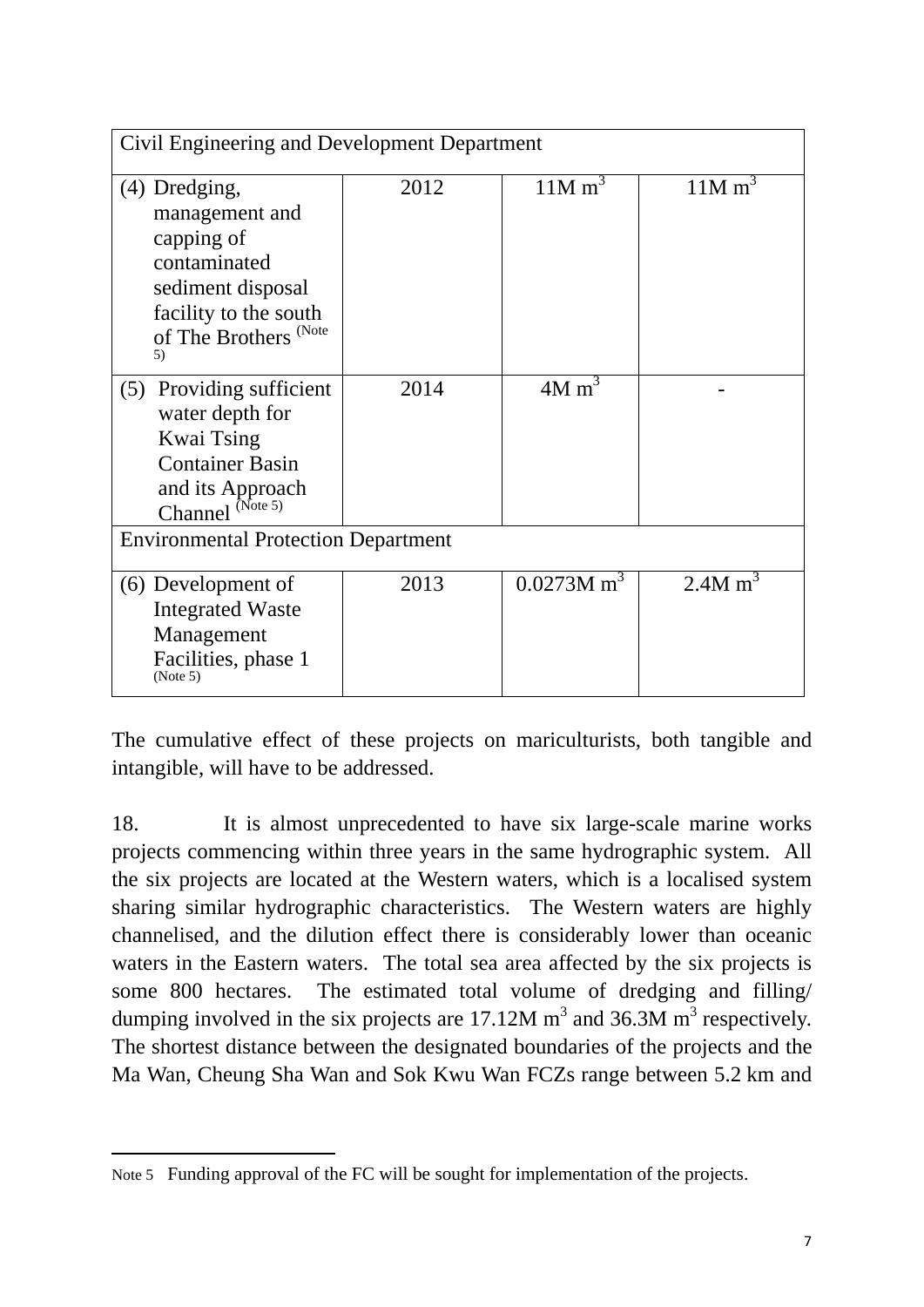9.0 km (Note 6). A map showing the locations of the six projects is at **Annex A**.

19. Due to the close implementation schedules of the six projects, the substantial scale of some of them, the same hydrographic system to be affected by the cumulative effect of these six projects altogether, the potential impact on the nearby FCZs should be adequately addressed. It will be extremely difficult for the fish farmers in the Western waters to make their business decisions on stocking density and the species to be stocked for the culture cycle during that period. In accordance with the rationale of EGA which is to recognise the fact that marine works may affect the health and growth of fish and thereby posing possible risk to the business of mariculturists who have to take certain business decisions, we consider there is a strong case for a special EGA exercise for the FCZs there (i.e. Ma Wan, Cheung Sha Wan and Sok Kwu Wan FCZs), taking into account that the almost unprecedented circumstances that there will be six large-scale marine works projects commencing within three years in the Western waters where the three FCZs are located.

20. We propose that EGA be paid only once for the six projects on an exceptional basis. The amount of EGA to be paid will be the same as the current EGA mechanism as detailed in paragraph 5(a) to (c).

21. Within the two years covered by the EGA payment, no further EGA would be granted in relation to any other marine works near the affected FCZ even if the concentration of suspended solids exceeds the existing criteria set out in FCR(2000-01)47, i.e. –

- (a) reaches 100% more than the highest level recorded at the zone during the five years before the commencement of work in the vicinity; or
- (b) reaches 50 mg per litre.

 For Sok Kwu Wan FCZ, the shortest water distance is 6.1 km from the boundary of the Kwai Tsing Container Basin project.

 For Cheung Sha Wan FCZ, the shortest water distance is 9.0 km from the boundary of the Integrated Waste Management Facilities, phase 1.

Note 6 For Ma Wan FCZ, the shortest water distance is 5.2 km from the boundary of the Kwai Tsing Container Basin project.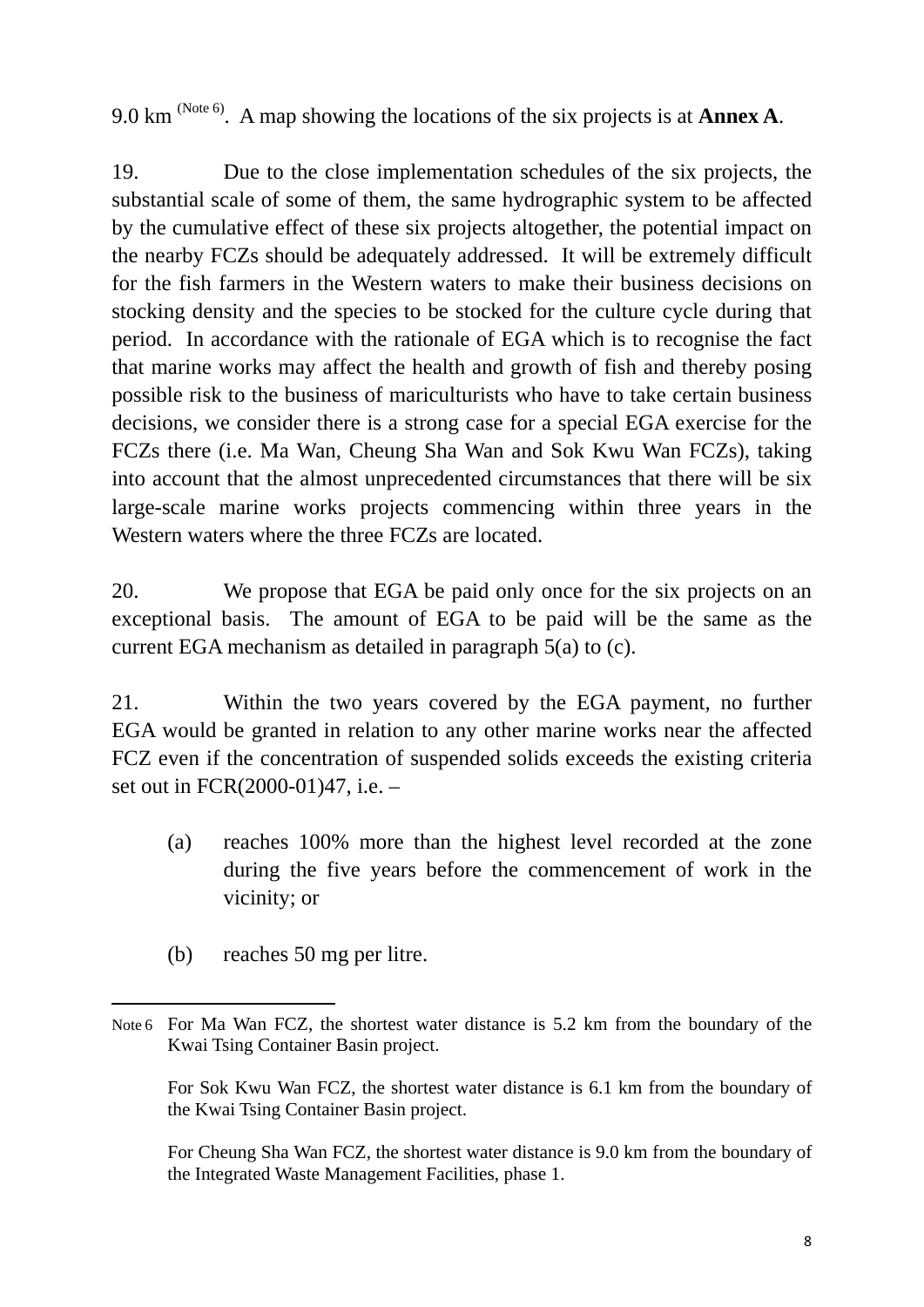However, EGA may be granted again upon the expiry of the two-year period covered by the EGA payment should the water in the FCZ meet the concentration of suspended solid above as a result of any marine works. When causality is established between a marine works project and fish kill, affected mariculturists can continue to claim compensation for their actual loss.

#### **Survey Methodology**

22. At present, the Agriculture, Fisheries and Conservation Department (AFCD) conducts regular surveys to collect data for determining the rates of the different elements in working out the EGA. Sample fish culture rafts are selected randomly by AFCD, irrespective of their main mode of operations. In the last decade, many fish culture licence holders diversify their business on their farms and not all rafts are used mainly for mariculture. Some are used mainly for recreational fishing or for temporary holding of imported fish of marketable sizes before the fish is supplied to the market. Including data obtained from rafts with core business other than mariculture introduced bias to the calculation of EGA rates. For example, rafts used mainly for recreational fishing business may have very low fish stocking density while rafts for temporary holding of imported fish have extremely high stocking density. To eliminate such bias, we propose to improve the survey methodology by using data obtained from farms practising mariculture as their core business and excluding datasets with extremely high or extremely low stocking densities (e.g. below 2 kg or above 50 kg per  $m^2$  of raft area) for working out the EGA rates. We also recommend that the frequency of collection of fish wholesale price data in our surveys be increased from yearly to monthly, in order to average out seasonal variation of fish prices.

### **THE PROPOSALS**

23. In summary, the Administration proposes, following from the outcome of the review, that –

- (a) the applicability of the proximity criterion be extended to cover
	- (i) marine mud dredging operations with a total volume exceeding 500 000  $m^3$ , and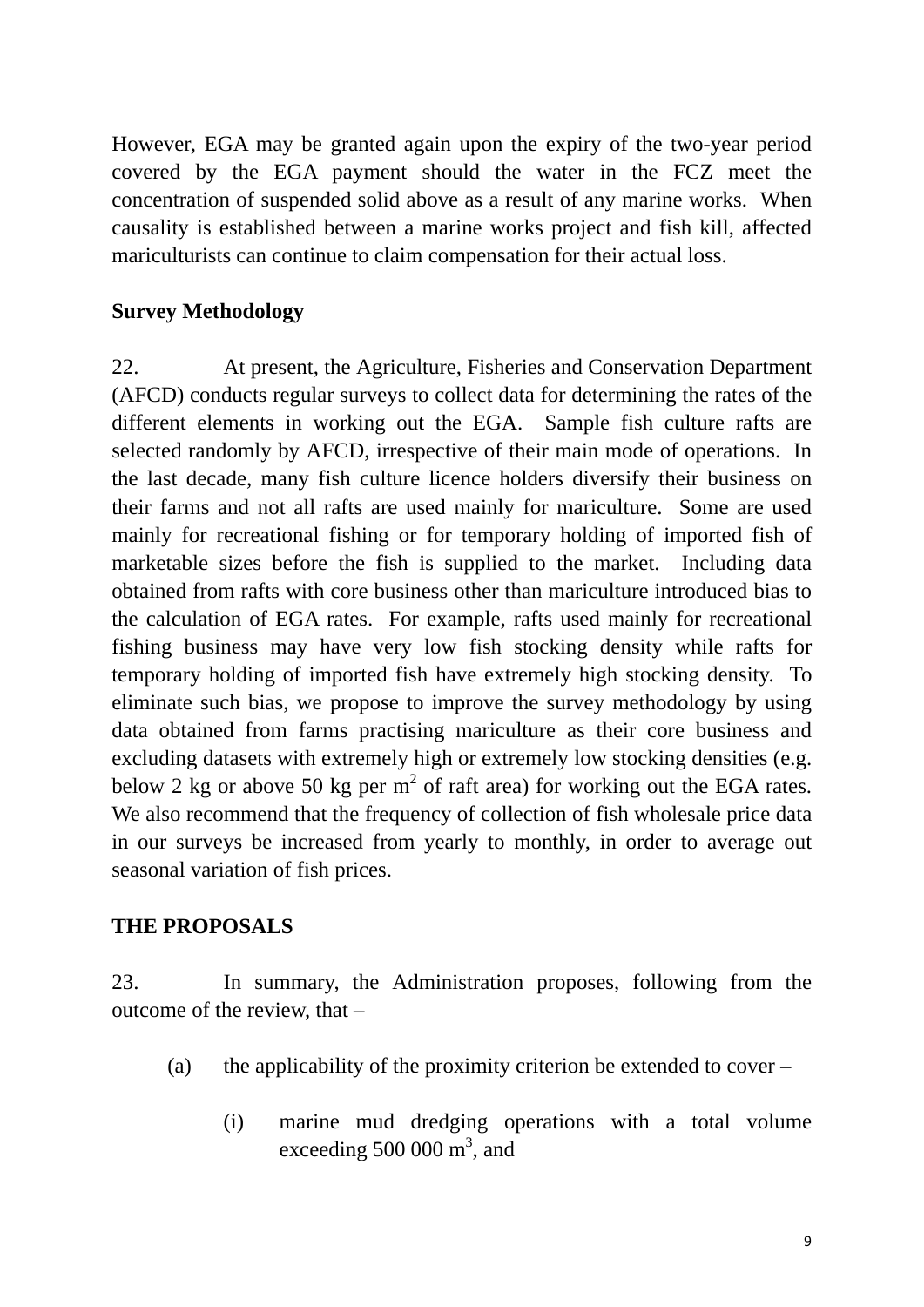- (ii) marine reclamation fill deposition operations below  $+2.5$ metre Principal Datum exceeding  $2000000 \text{ m}^3$ ;
- (b) as a special arrangement, in respect of the six marine works projects in paragraph 17 planned to commence from late 2011 to 2014 in the Western waters, EGA be granted to the mariculturists of FCZs located at the Western waters, i.e. Ma Wan, Cheung Sha Wan and Sok Kwu Wan FCZs;
- (c) the EGA in (b) above will only be paid once throughout the works period of all the six projects as follows –
	- (i) equivalent to 50% of the notional loss of income for a normal two-year fish culture cycle, if eligible mariculturists opt for continuing their mariculture business;
	- (ii) equivalent to the notional loss of income for a normal twoyear fish culture cycle and the loss of working capital, if eligible mariculturists opt for suspending mariculture for two years; or
	- (iii) equivalent to the notional loss of income for a normal twoyear fish culture cycle, the loss of working capital and the loss of capital investment in rafts, cages and other essential farm equipment, if eligible mariculturists opt for ceasing mariculture; and
- (d) the basis for working out "notional loss of income" be improved  $by -$ 
	- (i) making use of survey data from farms practising mariculture as their core business; and
	- (ii) increasing the frequency of collection of fish wholesale price data in our surveys from yearly to monthly.

24. All other elements of the EGA package for mariculturists approved by the FC of Legislative Council in 1991, 1993 and 2000 will remain unchanged. The proposed changes to be made to the current arrangements are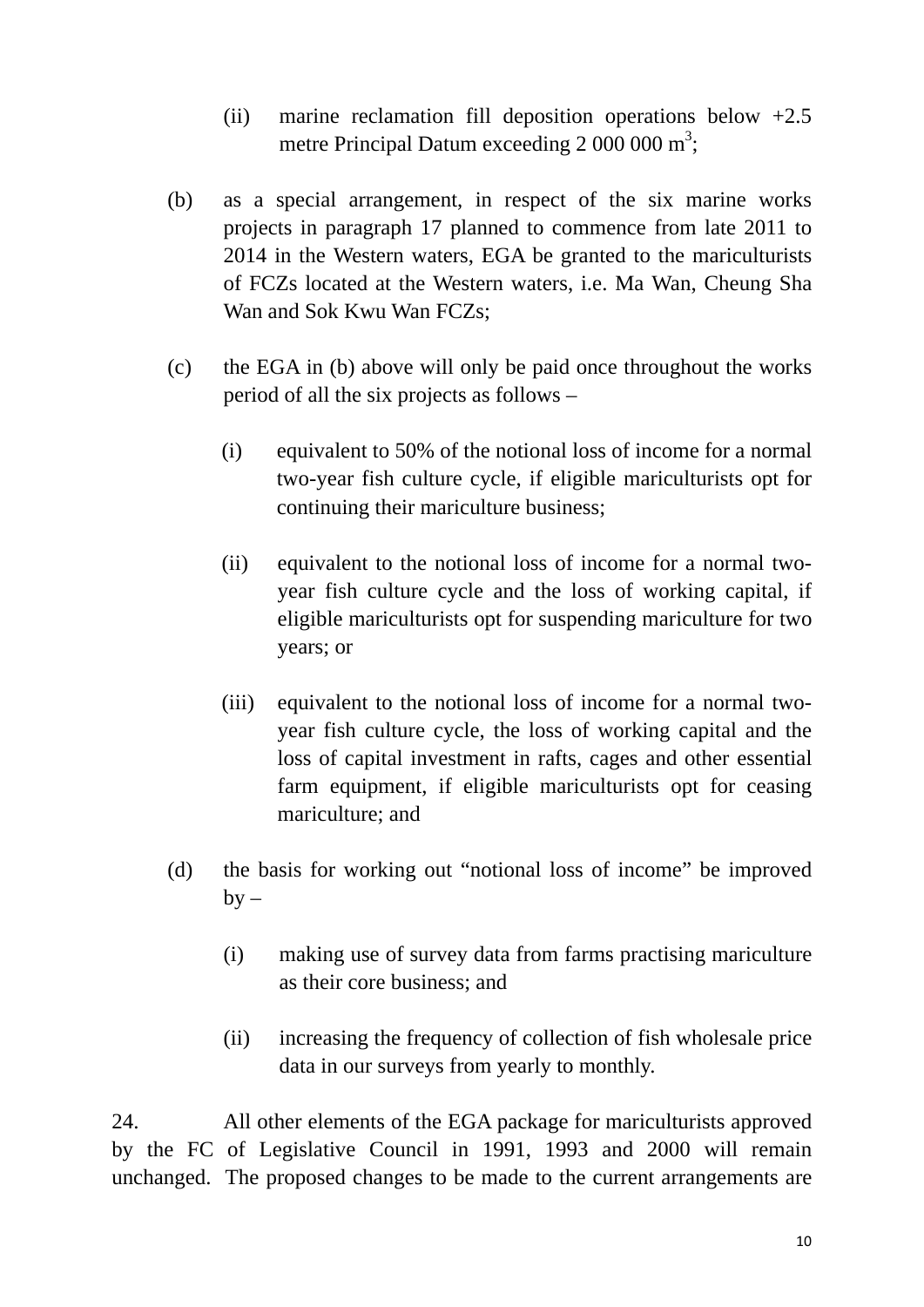set out in **Annex B**. Those elements of the EGA mechanisms which are not affected by this review and will continue to be in force are set out at **Annex C**.

## **EFFECTIVE DATE**

25. We propose setting 1 April 2011 as the effective date for the proposals, so that mariculturists affected by projects which commenced in the review period can also benefit from the outcome of the review. Subject to the approval of FC, the proposals will be applicable to mariculturists affected by marine works projects commencing after the effective date.

## **CONSULTATION**

26. In the course of the review, the Food and Health Bureau (FHB) and AFCD have met with the mariculturists to listen to their views on the current EGA mechanisms. Officials of FHB and AFCD, together with representatives from other bureaux and departments responsible for marine works, have also conducted site visits and held talks with them. Mariculturists have asked to relax the proximity criteria from 5 km to 15 km, to extend the applicability of the proximity criterion to marine works other than sand dredging and mud disposal, and to increase the EGA rates. Towards the end of the review, the Administration has explained to mariculturists the difficulties in justifying a relaxation of the proximity criterion but shared with them our observation on the perceived impact of the six projects planned to commence in the next few years, and that the revised survey methodology would make the EGA rates more truly reflect the economic losses affected mariculturists may suffer. The current proposals are broadly agreeable to the trade.

## **FINANCIAL IMPLICATIONS**

27. Based on the known public marine works projects, no EGA will be payable to mariculturists under the existing mechanism unless the concentration of suspended solids in a FCZ reaches the trigger level (i.e. the suspended solids criterion). With the proposed extension of applicability of the proximity criterion to mud dredging operation exceeding  $500\,000\,$  m<sup>3</sup>, affected mariculturists at Lo Tik Wan, which is 4.3 km away from the Kwai Tsing Container Basin dredging site, will be granted a maximum of \$27.9 million using the new EGA rates derived from the proposed sampling methodologies. Moreover, the maximum EGA payable to affected mariculturists at Ma Wan,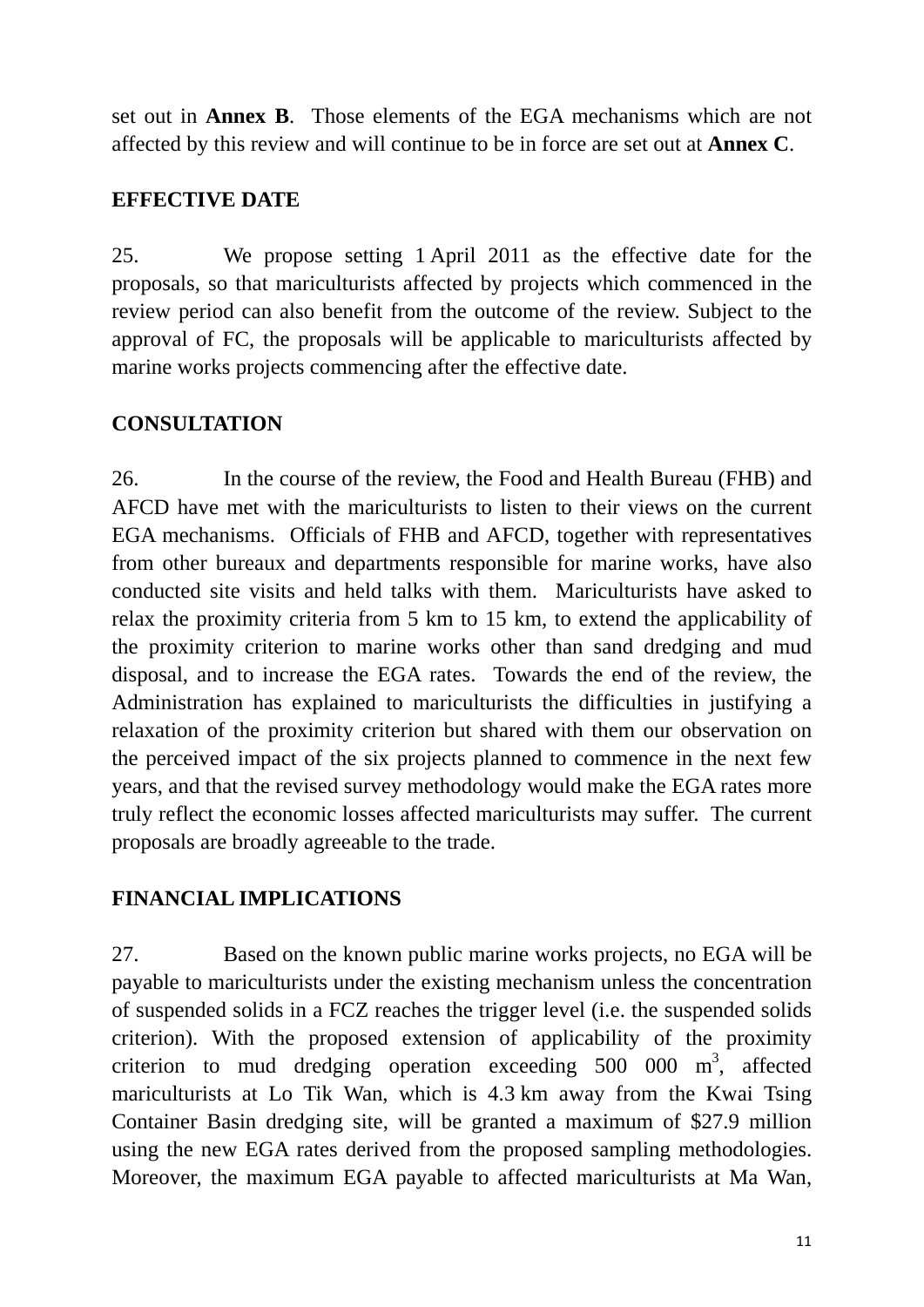Cheung Sha Wan and Sok Kwu Wan under the special arrangement of granting one-off EGA will be about \$74.1 million in total using the new EGA rates derived from the proposed sampling methodologies. The actual expenditure will depend on the options opted by mariculturists.

### **WAY FORWARD**

28. Members are invited to note and advise on the proposals set out in paragraph 23 of this paper. Subject to any comments from Members, the Administration will put forward the proposals to FC as soon as possible.

**Food and Health Bureau Agriculture, Fisheries and Conservation Department March 2012**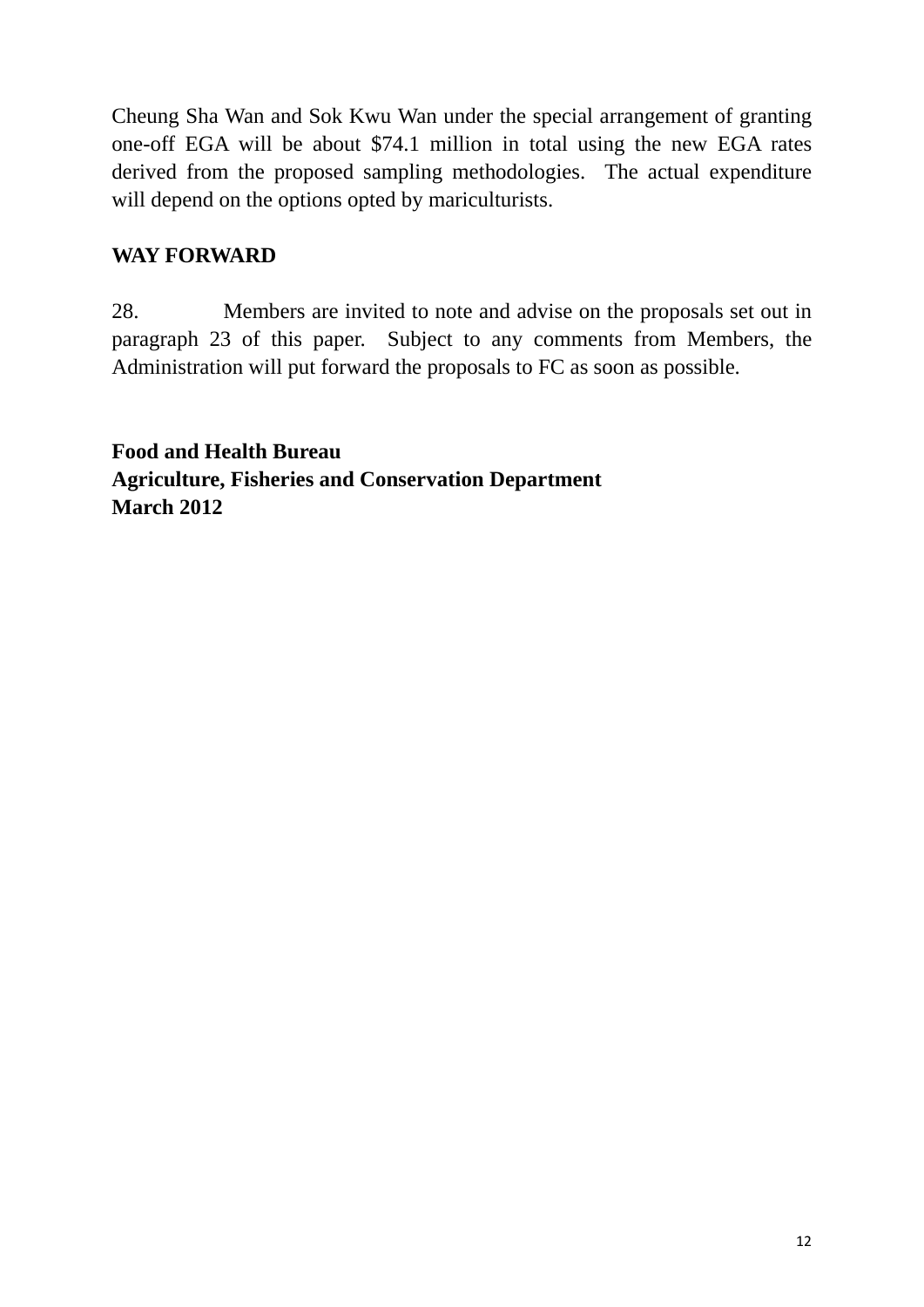**Annex A**

#### **Map showing the six large-scale marine works projects in Western Waters between late 2011 and 2014**

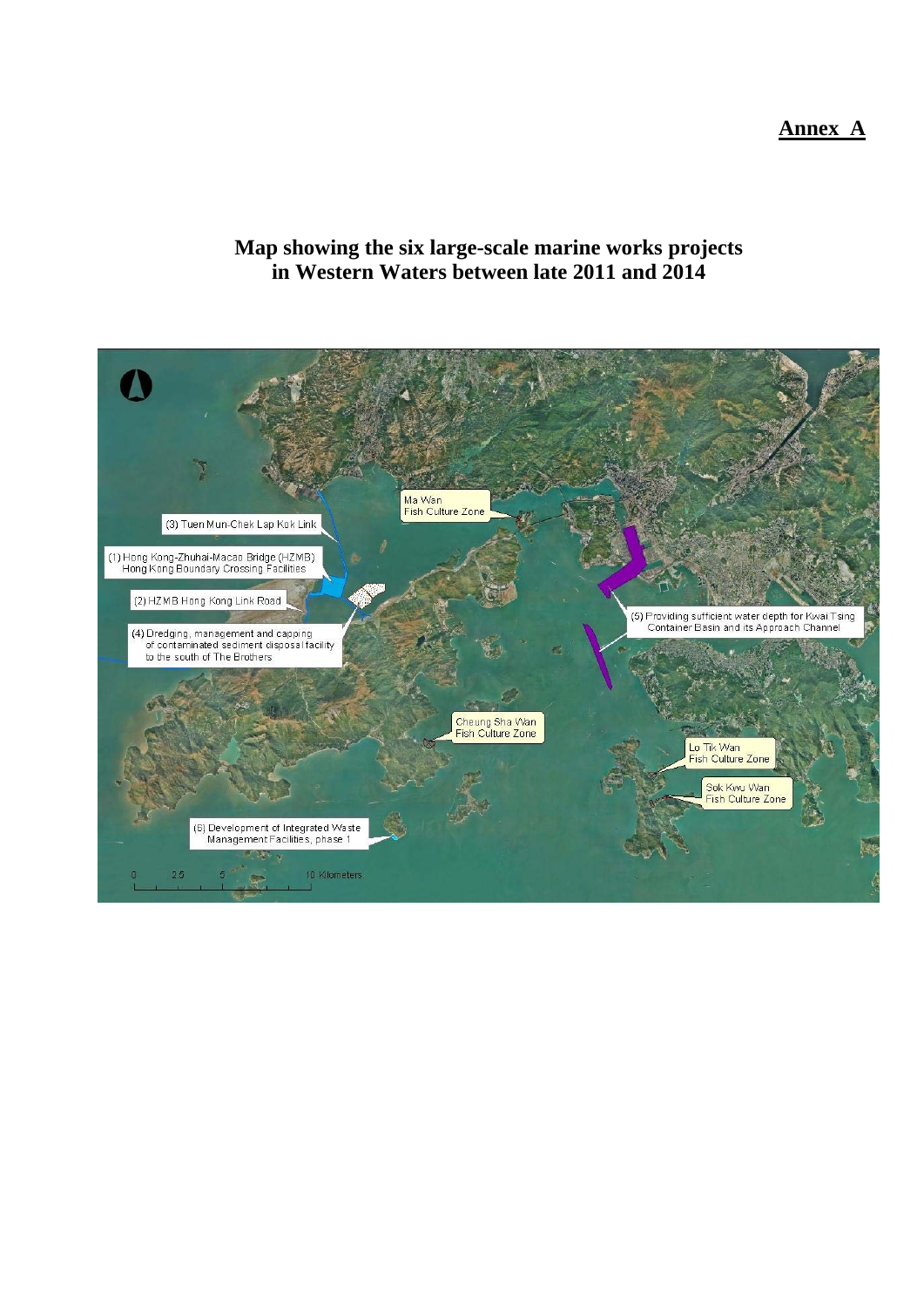|    |                    | (A) Existing Arrangements                                                                                                                                                                                                                                                          | (B) Proposed New Arrangements                                                                                                                                                                                                                                                                                                        |
|----|--------------------|------------------------------------------------------------------------------------------------------------------------------------------------------------------------------------------------------------------------------------------------------------------------------------|--------------------------------------------------------------------------------------------------------------------------------------------------------------------------------------------------------------------------------------------------------------------------------------------------------------------------------------|
| 1. | <b>Eligibility</b> | Suspended solids criterion                                                                                                                                                                                                                                                         | Suspended solids criterion                                                                                                                                                                                                                                                                                                           |
|    | Criteria           | EGA may be granted if the concentration<br>of suspended solids in a fish culture<br>$zone -$                                                                                                                                                                                       | No change.                                                                                                                                                                                                                                                                                                                           |
|    |                    | reaches 100% more than the highest<br>(1)<br>level recorded there in the previous<br>five years; or                                                                                                                                                                                |                                                                                                                                                                                                                                                                                                                                      |
|    |                    | (ii) reaches 50 mg per litre                                                                                                                                                                                                                                                       |                                                                                                                                                                                                                                                                                                                                      |
|    |                    | whichever is the lower.                                                                                                                                                                                                                                                            |                                                                                                                                                                                                                                                                                                                                      |
|    |                    | Proximity criterion                                                                                                                                                                                                                                                                | Proximity criterion                                                                                                                                                                                                                                                                                                                  |
|    |                    | Mariculturists will receive a one-off<br>payment of EGA covering a normal<br>2-year fish culture cycle if:                                                                                                                                                                         | Mariculturists will receive a one-off<br>payment of EGA covering a normal<br>2-year fish culture cycle if:                                                                                                                                                                                                                           |
|    |                    | The shortest water distance between<br>(i)<br>the designated boundary of<br>(a) a sand dredging operation;<br>(b) a mud disposal operation,<br>and the gazetted zone boundary of a fish<br>culture zone is 5 km or less, irrespective<br>of the concentration of suspended solids. | The shortest water distance between<br>(i)<br>the designated boundary of -<br>(a) a sand dredging operation;<br>(b) a mud disposal operation;<br>(c) a marine mud dredging operation<br>exceeding 500 000 $m^3$ ; or<br>reclamation<br>marine<br>$(d)$ a<br>fill<br>deposition operation below $+2.5$<br>Principal<br>Datum<br>metre |
|    |                    |                                                                                                                                                                                                                                                                                    | exceeding $2000000 \text{ m}^3$ ,<br>and the gazetted zone boundary of a fish<br>culture zone is 5 km or less, irrespective<br>of the concentration of suspended solids.                                                                                                                                                             |

## **Existing and proposed arrangements for assessing mariculturists' eligibility for ex-gratia allowance (EGA)**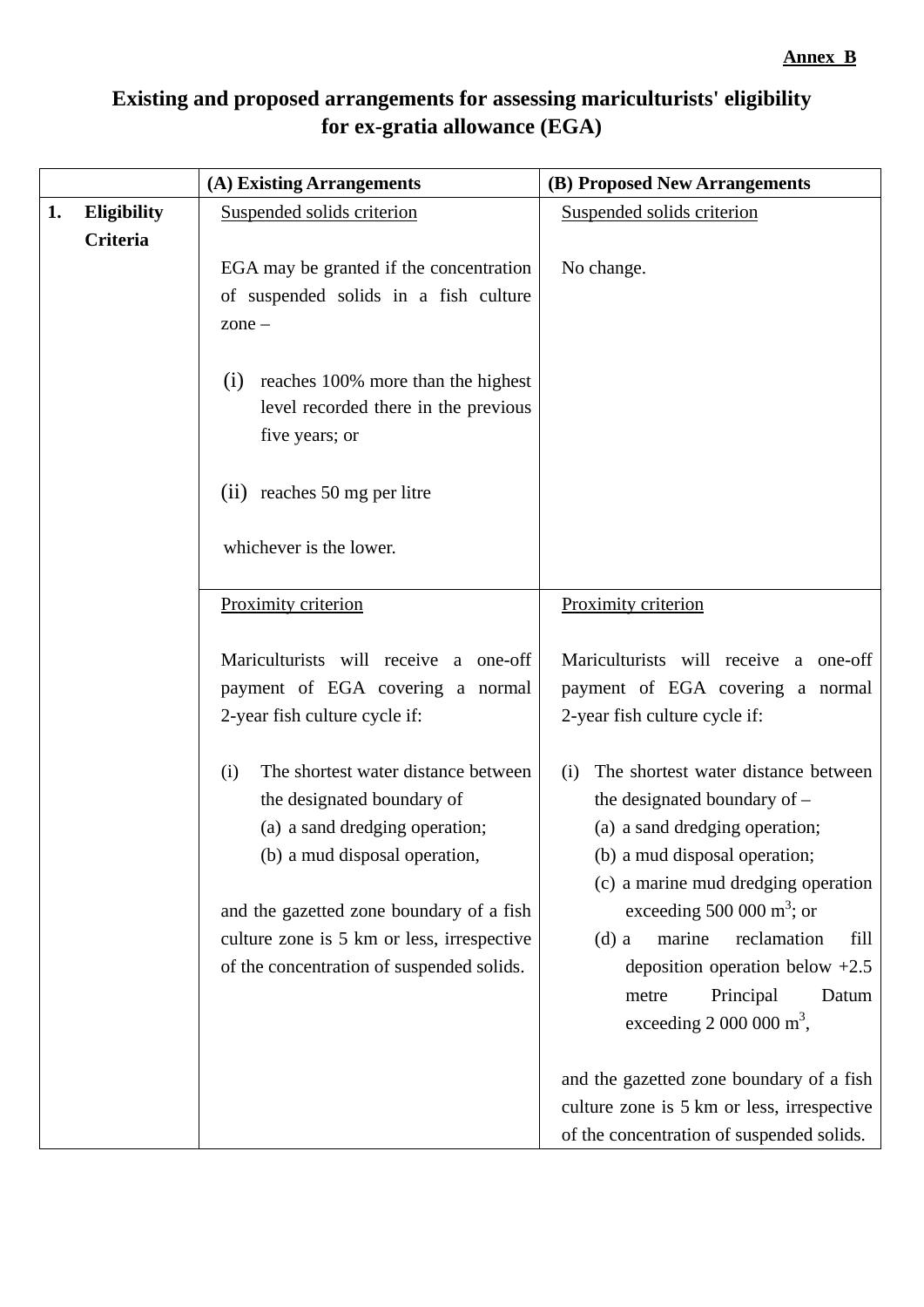|                                    | (ii) Upon expiry of the first two-year<br>period, eligible mariculturists may<br>be granted EGA again only if the<br>concentration of suspended solids in<br>the FCZ exceeds 50 mg per litre.<br>(iii) payment of a new round of EGA is<br>allowed to cater for a subsequent<br>works operation of a<br>marine                                                                  | (ii) No change.<br>(iii) No change.                                                                                                     |
|------------------------------------|---------------------------------------------------------------------------------------------------------------------------------------------------------------------------------------------------------------------------------------------------------------------------------------------------------------------------------------------------------------------------------|-----------------------------------------------------------------------------------------------------------------------------------------|
|                                    | different project which commences<br>work during the EGA cycle (i.e. the<br>first two years of the eligible<br>operation(s))<br>of<br>preceding<br>$\mathbf{a}$<br>operation without the need to meet<br>the suspended solids criterion (see<br>paragraph $2(b)$ ), provided that no<br>one is entitled to payment of more<br>than one EGA covering the same<br>period of time. |                                                                                                                                         |
|                                    | (iv) For sand dredging or mud disposal<br>operations more than 5 km away and<br>other types of marine<br>works,<br>payment of EGA is subject to the<br>existing suspended solids criterion.                                                                                                                                                                                     | (iv) No change.                                                                                                                         |
| <b>Survey</b><br>2.<br>methodology | Random sampling of licensees under<br>(i)<br>the Marine Fish Culture Ordinance<br>irrespective of their core business in<br>farms<br><i>(including)</i><br>farm<br>not<br>in<br>business, recreational fish farms, and<br>fish hotels).                                                                                                                                         | Datasets with productivity below 2<br>(i)<br>kg or above 50 kg per $m2$ of raft area<br>will be excluded from EGA rates<br>calculation. |
|                                    | wholesale<br>Fish<br>price<br>survey<br>(i)<br>currently conducted mainly from<br>November to April.                                                                                                                                                                                                                                                                            | (ii) To increase the sampling frequency<br>to monthly for the entire year.                                                              |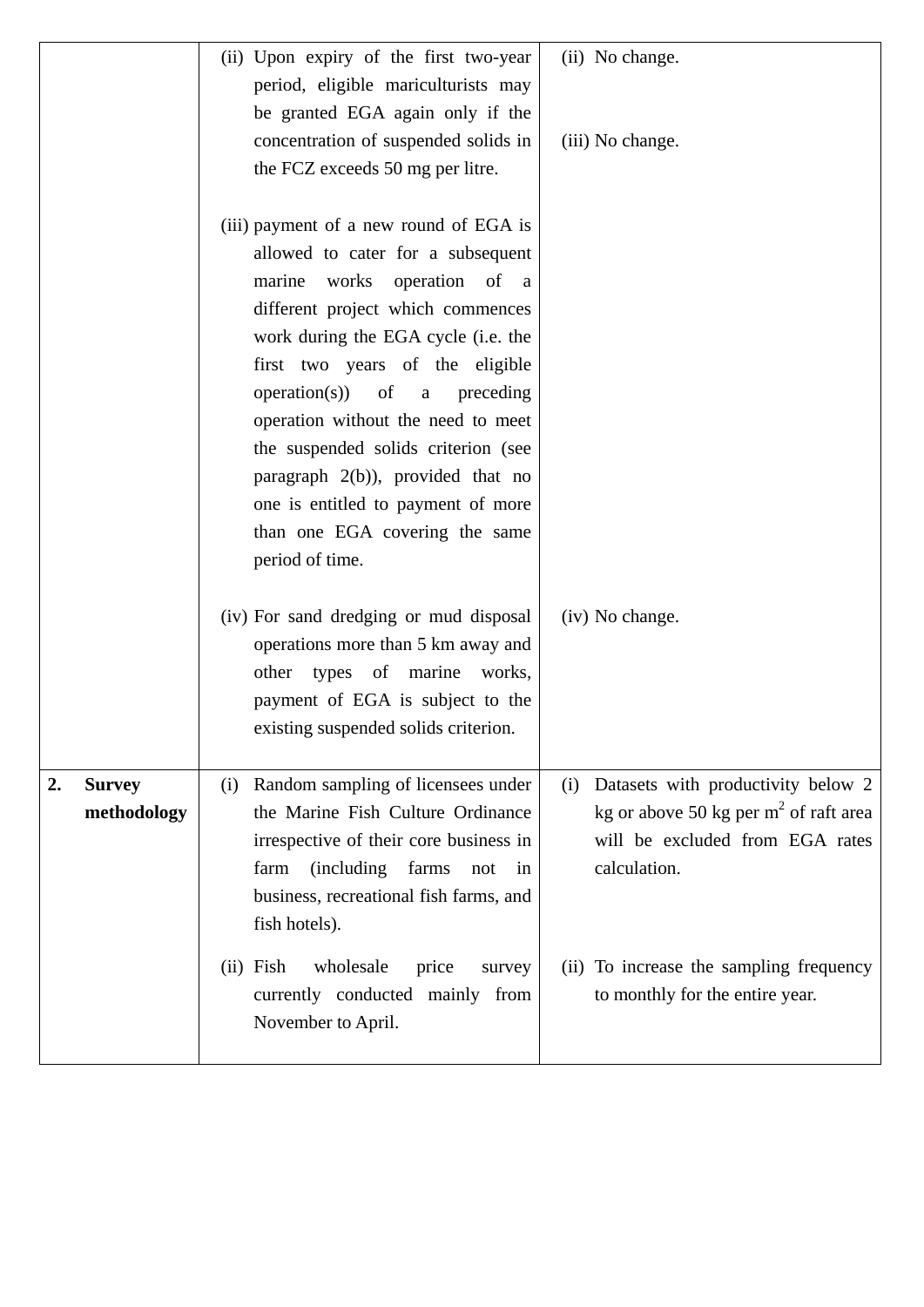# **Annex C**

|    | <b>EGA Package</b>                                 | <b>Eligibility Criteria</b>                                       | Coverage                                                                     |
|----|----------------------------------------------------|-------------------------------------------------------------------|------------------------------------------------------------------------------|
| 1. | Transportation<br>allowance                        | (1) Upon clearance of a marine fish<br>culture zone; and          | $\triangleright$ Expense for refitting of fixture<br>and transportation; and |
|    |                                                    | (2) Mariculturists opt to relocate their                          | $\triangleright$ The loss due to disturbance on the                          |
|    |                                                    | rafts from the marine fish culture                                | basis of the market value of fish                                            |
|    |                                                    | zone being cleared to another                                     | lost.                                                                        |
|    |                                                    | licensed zone.                                                    |                                                                              |
|    |                                                    |                                                                   |                                                                              |
| 2. | Relocation allowance                               | Mariculturists compulsorily relocate                              | $\triangleright$ Expense actually incurred but not                           |
|    |                                                    | their rafts from one site within a                                | exceeding the rates for refitting of                                         |
|    |                                                    | marine fish culture zone to another site                          | fixture<br>under<br>transportation                                           |
|    |                                                    | within the same zone.                                             | allowance.                                                                   |
|    |                                                    |                                                                   |                                                                              |
| 3. | Extinguishment                                     | Mariculturists cease their business                               | $\triangleright$ Notional loss of income for a                               |
|    | allowance                                          | permanently upon clearance of a                                   | normal 2-year fish culture cycle;                                            |
|    |                                                    | marine fish culture zone.                                         | $\triangleright$ The loss of working capital; and                            |
|    |                                                    |                                                                   | The loss of capital investment to<br>➤                                       |
|    |                                                    |                                                                   | take account of the residual value                                           |
|    |                                                    |                                                                   | of rafts, cages and other essential                                          |
|    |                                                    |                                                                   | farm equipment.                                                              |
|    |                                                    |                                                                   |                                                                              |
| 4. | EGA for mariculturists<br>affected<br>by<br>marine | The concentration of suspended solids<br>in a fish culture zone - | Option A:<br>opting<br>to<br>continue                                        |
|    | works                                              | (a) reaches 100% more than the                                    | mariculture operations<br><u>at their</u><br><u>own risk</u>                 |
|    |                                                    |                                                                   | highest level recorded there in $\triangleright$ 50% of the notional loss of |
|    |                                                    | the previous 5 years before the                                   | income for a normal 2-year fish                                              |
|    |                                                    | commencement of work in the                                       | culture cycle;                                                               |
|    |                                                    | vicinity; or                                                      | <b>Option B: to suspend operations</b>                                       |
|    |                                                    | (b) reaches 50 milligrams per litre,                              | for two years                                                                |
|    |                                                    | whichever is the lower.                                           | $\triangleright$ Notional loss of income for a                               |
|    |                                                    |                                                                   | normal 2-year fish culture cycle;                                            |
|    |                                                    |                                                                   | and                                                                          |
|    |                                                    |                                                                   | $\triangleright$ The loss of working capital.                                |
|    |                                                    |                                                                   | <b>Option C: Extinguishment</b>                                              |
|    |                                                    |                                                                   | $\triangleright$ Notional loss of income for a                               |
|    |                                                    |                                                                   | normal 2-year fish culture cycle;                                            |
|    |                                                    |                                                                   | $\triangleright$ The loss of working capital; and                            |
|    |                                                    |                                                                   | $\triangleright$ The loss of capital investment to                           |

# **Elements of the EGA mechanisms not affected by this review**